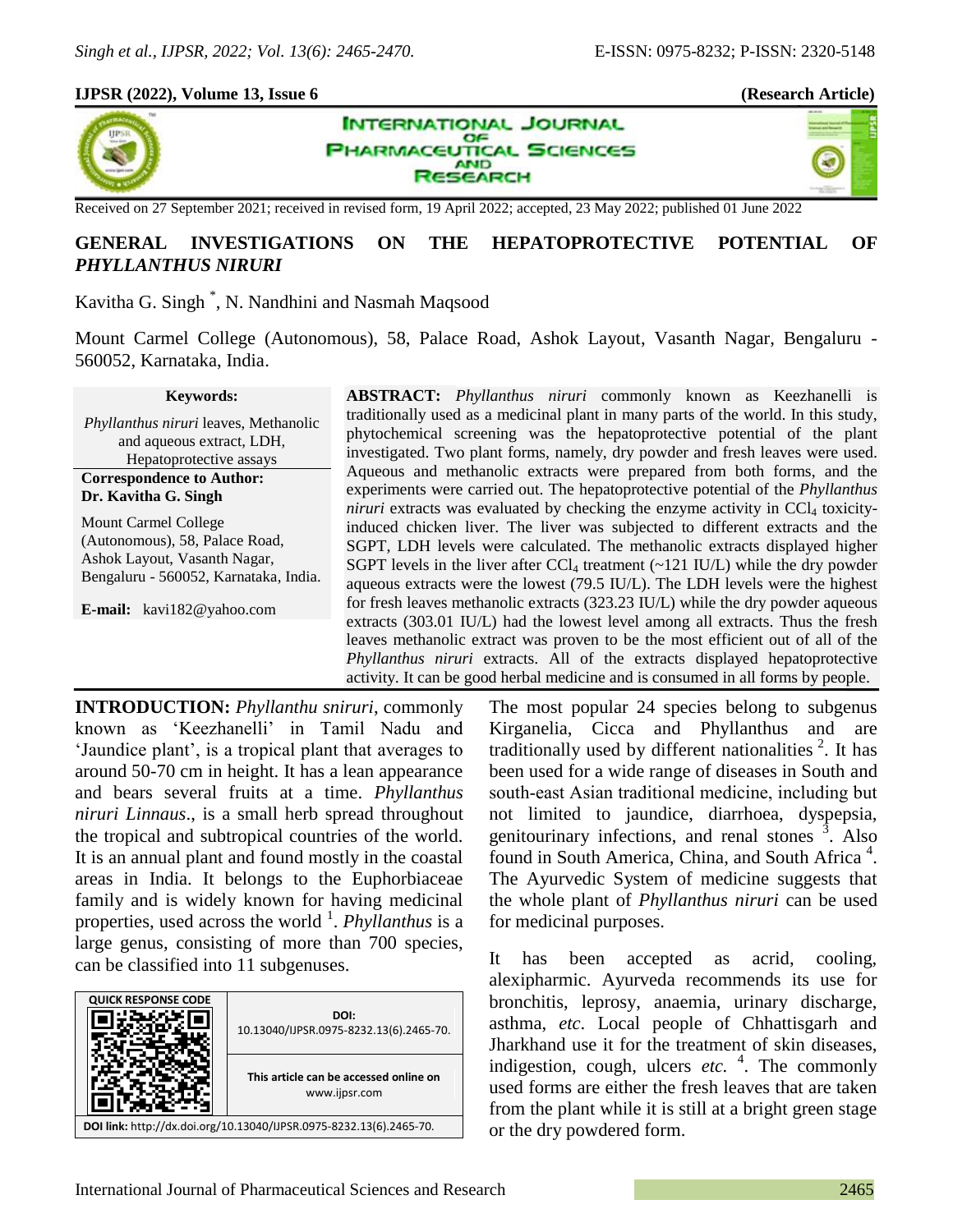The leaves at the mature state is plucked and dehydrated, crushing them into a fine powdered texture and sold. Extracts of this herb have been proven to have therapeutic effects in many clinical studies. Hot water extract of the entire plant is administered orally to reduce fevers and as a laxative <sup>5</sup>. Infusion of the green root is taken orally to treat heavy menstrual periods <sup>6</sup>. Fresh plant juice is taken orally for genitourinary disorders; the fruit is used externally for tubercular ulcers, scabies, and ringworm<sup>7</sup>. The dried plant's hot water extract is administered orally for diabetes <sup>8</sup> for asthma in ayurvedic medicine<sup>9</sup>. Fresh leaf juice or fresh root juice are taken orally for venereal diseases. Decoction of the dried entire plant is administered orally to treat venereal diseases <sup>10</sup>. *Phyllanthus niruri* exhibited many valuable properties. One among them was the anti-bacterial activity. Different extracts were prepared with the leaves, whole plant, stem, and root and then assayed with different types of bacteria to check the efficiency of the extracts. The bioactive compounds present in them proved that they had anti-bacterial properties. The whole plant extracts were the most active against the growth of the bacteria  $11$ .

**Jaundice:** Used by rural and tribal people <sup>12</sup> the whole plant is consumed to treat jaundice.

**Urinary Tract Stones:** Typically used for stone risk, proved by clinical trials <sup>13</sup> where the stone size reduced, and uric acid levels decreased. Urinary calculi were eliminated.

**Antiviral Activities:** Studies conducted against Herpes Simplex Virus demonstrated strong antiviral activities through plaque reduction assays, and real-time polymerase chain reaction. It can also be used for the treatment of hepatitis B and HIV.

**Ulcers:** *P. niruri* has demonstrated antiinflammatory and gastric anti-ulcer activity, particularly by the consumption of its leaves. It could reduce the size of the ulcers in rats  $14$ .

**Diabetes:** In lowering the blood sugar levels and preventing the spikes in sugar level after intake of high carbohydrate-rich food. Antidiabetic property of methanolic extracts of the plant was found in a study conducted on rats. The blood sugar levels were significantly reduced when the extracts were supplied in dosage forms. They could also suppress

the rise in the glucose levels after consuming a heavy glucose meal in normal rats. The rats also had lower hemoglobin levels  $(P<0.05)$ <sup>15</sup>.

**Antispasmodic Activity:** Alkaloids extracted from plants of the genus *Phyllanthus* present an antispasmodic activity leading to smooth muscle relaxation, mostly evidenced in the urinary tract, which would facilitate the elimination of urinary calculi. These data strongly suggest that *Phyllanthus niruri* may be a potential source of many substances with antilithiasic properties <sup>16</sup>.

# **Active Ingredients of** *P. niruri:*

**Phytochemical:** Rutin, a flavonol glycoside, strengthens capillaries and so can help people suffering from arteriosclerosis or high blood pressure <sup>17</sup>. Geranin, a tannin, possessed the ability to lower systemic blood pressure by reducing noradrenaline release in spontaneously hypertensive rats <sup>18</sup>. Alkaloids like Nirurine, phyllanthine, and phyllochrysine were also isolated from *P. niruri* 19, <sup>20</sup> . A Saponin, Diosgenin is a steroid glycoside that exists widely in the plant kingdom, and plants containing this agent are extensively used in Traditional Chinese Medicine <sup>21</sup>. Diosgenin demonstrated anti-fungal and cardiovascular activity  $2^2$ .

Two new lignans were reported recently, namely cubebin dimethyl ether and urinatetralin, from the cell suspension cultures of *P. niruri*. This was the first report on cell suspension cultures of P. niruri successfully produced lignans  $^{23}$ . Urinatetralin was isolated from *P. niruri*  $^{24}$ . Flavonoids are used to prevent and cure diseases associated with free radicals. They are found to have a defensive effect against bacterial and viral infections and diseases such as cardiovascular ailments, malignancies, and other age-related disorder's <sup>25</sup>.

Limonene is a monoterpenoid that has many medical and pharmaceutical applications <sup>26</sup>. The anti-carcinogenic actions of limonene in liver tumor models have been reported  $27$ . Research in Japan and India in the 1980's has demonstrated the liver-healing properties of *Phyllanthus niruri*. The primary compounds responsible are phyllanthin, hypophyllanthin, and triacontanal. Glycosides found in *Phyllanthus niruri* demonstrated Aldose reductase (AR) inhibitory activity in studies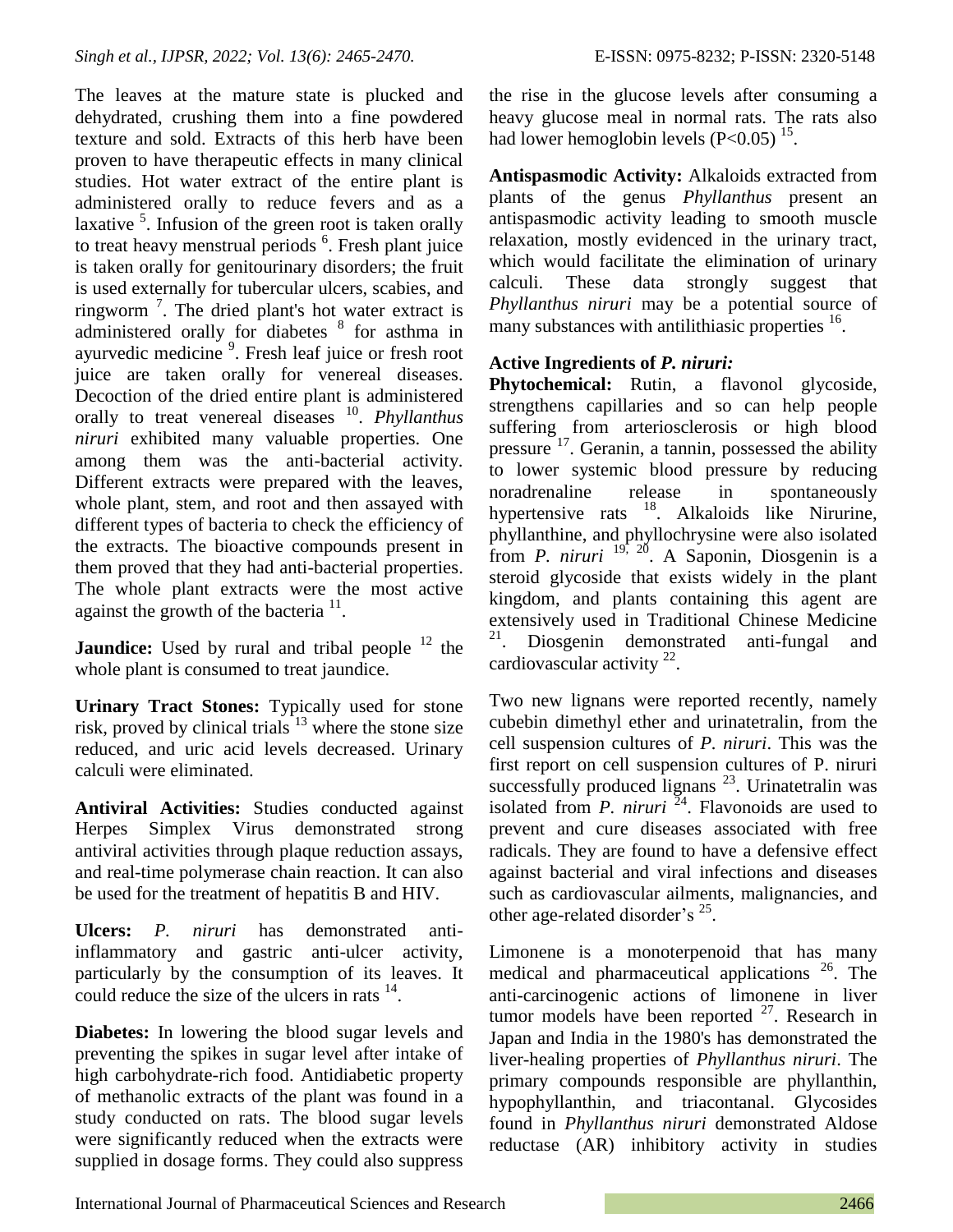conducted by a Japanese research group in 1988 and 1989  $^{28}$ .

**Antioxidant Properties:** *P. niruri* extracts can break the oxidation chain reaction and inhibit peroxides' formation. The free radical scavenging activity of the plant is due to the presence of various phytochemicals like coumarins, alkaloids, coumarins which are proven to have antioxidant activities <sup>29</sup> . *P. niruri* can reduce oxidative stress in various organs like the kidney by preventing a decrease in the level of existing antioxidant enzymes. It is therefore beneficial in treating kidney diseases due to diabetes  $30$ .

## **MATERIALS AND METHODS:**

**Materials:** Sodium hydroxide, Chloroform, Glacial acetic acid, DNPH (2,4-Diphenyl hydrazine), Sodium pyruvate,, Distilled water, Concentrated Hydrochloric acid, Sodium chloride, KRHB buffer, Carbon tetrachloride (CCl4), Methanol, Alanine, αketoglutarate, Phosphate buffer, Lithium lactate, NAD, Glycine buffer. The experiment was conducted in 2021 at Mount Carmel College, Bengaluru.

# **Preparation of Extracts:**

**Dried Leaf Extract:** Dried powder of *Phyllanthus niruri* was obtained by drying the leaves and grinding them. The ground powder was used for aqueous and Methanol extraction. 10% dried leaf extract was prepared using distilled water. 80% methanol with distilled water was used for extraction. 10% methanolic extract of dried leaf powder was prepared with 80% methanol <sup>31</sup>.

**Fresh Leaf Extract:** Fresh leaves of *Phyllanthus niruri* were handpicked and cleaned. Then these leaves were ground with distilled water and 80% methanol. 10% fresh leaf extract was prepared using distilled water. 80% methanol with distilled water was used for extraction. 10% methanolic extract of fresh leaf was prepared with 80% methanol  $32$ .

# **Determination of Hepatoprotective Activity:**

**Liver Tissue Collection:** Fresh Chicken (*Gallus gallusdomesticus*) liver tissue was bought. A sample of liver tissue was excised and transferred immediately to ice-cold saline and transported to the laboratory on the day of the experiment in an ice bath.

**Preparation of Medium:** The KRHB (Krebs Ringers  $-4 - (2 - hydroxyethyl) - 1 - pipe -azine$ ethanesulfonic acid (HEPES) ) buffer includes HEPES (2.5mM), NaCl (118mM), KCl (2.85mM),  $CaCl<sub>2</sub>$  (2.5mM), KH<sub>2</sub>PO4 (1.5mM), MgSO<sub>4</sub> (1.18mM) and Glucose (4.0mM). The pH was adjusted to 7.4 by 1N NaOH.

**Preparation of CCl<sup>4</sup> Solution:** 9.74ml of CCl<sup>4</sup> was mixed with 10.26ml of distilled water to prepare 20ml of 5M solution of  $CCl<sub>4</sub>$ . A definite volume from the stock solution was used in the reaction mixture to induce toxicity and to study its effect on liver tissue.

**Experimental Design for Hepatoprotective Activity:** Hepatoprotective activity of the plant extract was evaluated using the liver tissue obtained from the shop. The fresh liver was thinly sliced (500mg), washed with KRBH buffer, was transferred into different vials containing KRBH buffer and the following reaction mixtures:

- **a)** Blank- KRBH buffer only.
- **b**) Control-  $CCl_4$  exposed group.
- **c)** Dried leaf Aqueous extract and CCl<sup>4</sup> exposed group.
- **d)** Dried leaf Methanol extract and CCl<sup>4</sup> exposed group.
- **e)** Fresh leaf aqueous extract and CCl<sup>4</sup> exposed group.
- **f)** Fresh leaf Methanol extract and CCl<sup>4</sup> exposed group.

All the above-mentioned cultures were incubated at room temperature for 60 minutes and then homogenized. The homogenate was then centrifuged at 4000 rpm for 15 min at 4  $^{\circ}$ C. The supernatants of the tissues post centrifugation were assayed for Serum Glutamate Pyruvate Transaminase (SGPT) and Lactate Dehydrogenase (LDH).

## **Liver Enzyme Assays:**

**SGPT Assay:** SGPT, also called ALT (Alanine Transaminase) on incubation with Phosphate buffered substrate (0.1M, pH 7.4) containing L-Alanine and α-Ketoglutarate forms pyruvate and glutamate. The pyruvate thus formed is coupled with DNPH reagent to give hydrazine, a brown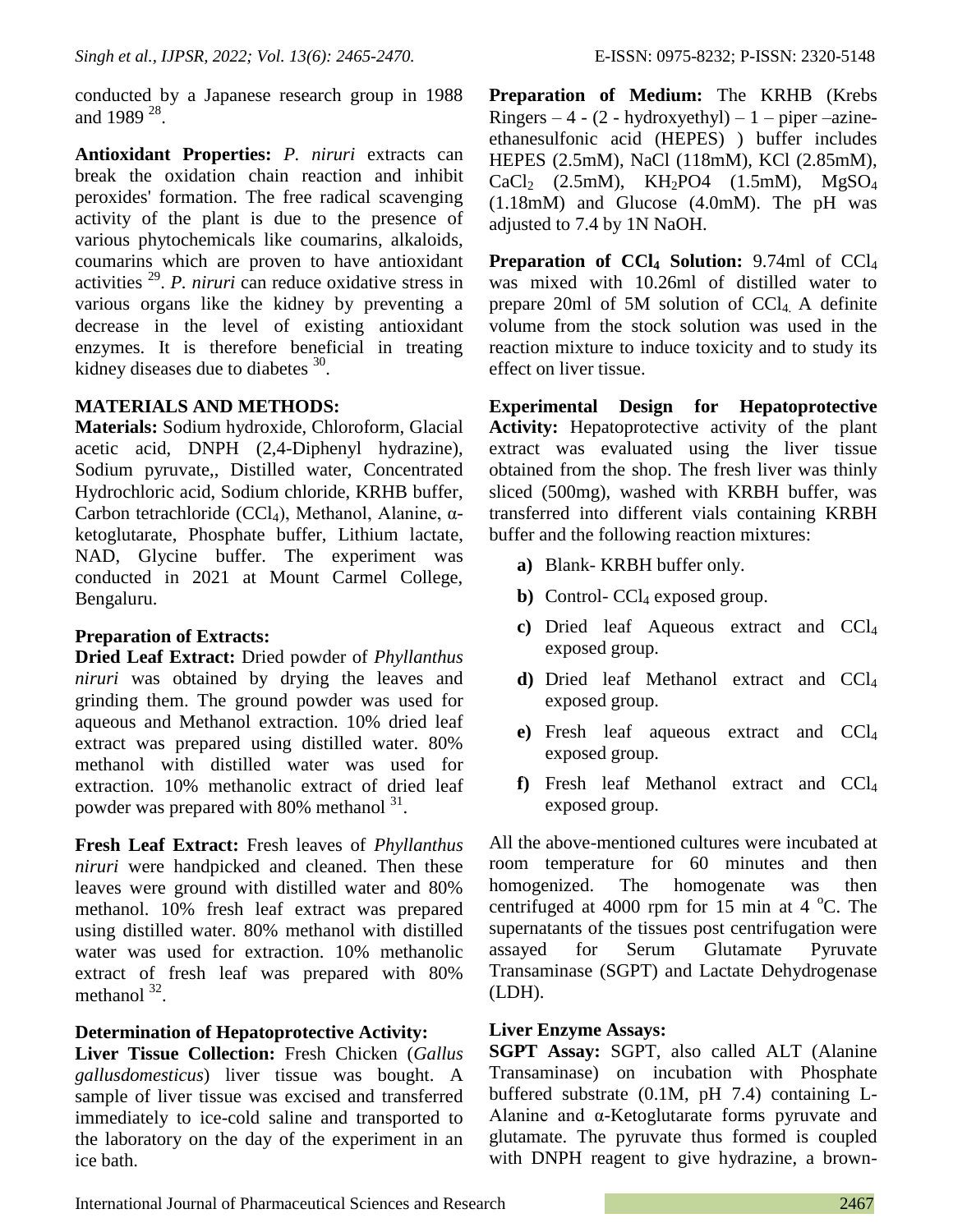coloured complex whose absorbance was read at 540nm. The enzyme assay was carried out by adding 1ml of buffered substrate into different test tubes which was pre-incubated at  $37^{\circ}$ C for 15 minutes. 0.2 ml of respective supernatant was added to the respective tubes and incubated at  $37^{\circ}$ C for 15 min.

Then 1ml of DNPH reagent was added to arrest the enzyme activity. The tubes were allowed to stand at  $37^{\circ}$ C for 15 min. After cooling the tubes, 5ml of 0.4N NaOH was added. In the control tubes, the respective supernatants were added only after NaOH.

Similarly, the experiment was performed with standard Sodium pyruvate solution (200µg/ml) by pipetting 0.1ml to 0.5ml of the standard in different test tubes, and the final volume in each tube was made up to 1.2ml using Phosphate buffer. 1ml of DNPH reagent was added to the tubes and incubated at  $37^{\circ}$ C for 15 min, followed by 5ml of 0.4N NaOH after cooling. The absorbance was measured at 540nm <sup>33</sup>.

**LDH Assay:** King's method was used to determine the amount of enzyme released from the liver tissue into the medium due to toxicity induced by Carbon tetrachloride. LDH on incubation with Glycine buffered substrate (0.1M, pH10) containing Lithium lactate forms pyruvate, which reacts with DNPH reagent to give reddish complex in alkaline medium.

The absorbance was read at 540nm. 1.0ml of the buffered substrate, 0.2ml of NAD solution and 0.1ml of the respective supernatants were taken in respective tubes.

The reaction mixture was incubated at  $37^{\circ}$ C for 15 min. Activity in each of the tubes was arrested by adding 1ml of 2,4-DNPH reagent, and the tubes were again incubated at  $37^{\circ}$ C for 15 min. After incubation, the tubes were cooled and 7ml of 0.4N

NaOH was added to all the tubes. A control having 1ml buffered substrate, 0.1ml of NAD solution, 1ml of DNPH reagent, and 7ml of 0.4N NaOH was used, after which 0.1ml of respective supernatants was added and absorbance was absorbed read. Similarly, the test was performed with standard sodium pyruvate solution (80µg/ml) by pipetting 0.05-0.25 ml of the standard in different test tubes, the final volume in each test tube was made upto1.3ml using distilled water. 1ml of 2,4-DNPH reagent was added and incubated at  $37^{\circ}$ C for 15 minutes, followed by the addition of 7ml of 0.4 N NaOH. The absorbance was read at 540nm <sup>33</sup>.

## **RESULTS AND DISCUSSIONS**

**SGPT Activity:** The SGPT activity of chicken liver after  $\text{CCl}_4$  induced toxicity and treatment with various *P. niruri* extracts are depicted in **Table 1** as well as **Fig. 1**. The SGPT activity was compared with that of the chicken liver treated only with the buffer, serving as blank and chicken liver suspended in buffer and induction of  $CCl<sub>4</sub>$  toxicity, without adding plant extract and serving as the control.

The different preparations of the *P. niruri* extracts were the aqueous and methanolic extracts of the dry powder and the fresh leaves. It was observed that chicken liver which had no addition of any plant extracts and had  $CCl<sub>4</sub>$  toxicity induced, had the lowest SGPT activity. In contrast, the chicken liver with no toxicities induced had the highest SGPT activity.

From the graph, it was inferred that the fresh leaves methanolic extract and the dry powder methanolic extract could significantly reduce the CCl4 toxicity and display a greater enzyme activity than the other aqueous extracts. The aqueous extracts showed a lower enzyme activity, with the dry powder aqueous extracts displaying the least enzyme activity after adding plant extracts.

**TABLE 1: SERUM GLUTAMIC PYRUVIC TRANSAMINASE ACTIVITY IN CHICKEN LIVER**

| <b>Experimental Groups</b>                                                | <b>Enzyme Activity in IU/L</b> |
|---------------------------------------------------------------------------|--------------------------------|
| $A-Liver + Buffer$                                                        | 131.5                          |
| $B - Liver + Buffer + CCl4$                                               | 70                             |
| $C$ – Liver + Buffer + $CCl_4$ + Dry Powder Aqueous Extract               | 79.5                           |
| $D$ – Liver + Buffer + CCl <sub>4</sub> + Dry Powder Methanolic Extract   | 121.1                          |
| $E$ – Liver + Buffer + CCl <sub>4</sub> + Fresh Leaves Aqueous Extract    | 86.95                          |
| $F$ – Liver + Buffer + CCl <sub>4</sub> + Fresh Leaves Methanolic Extract | 121.6                          |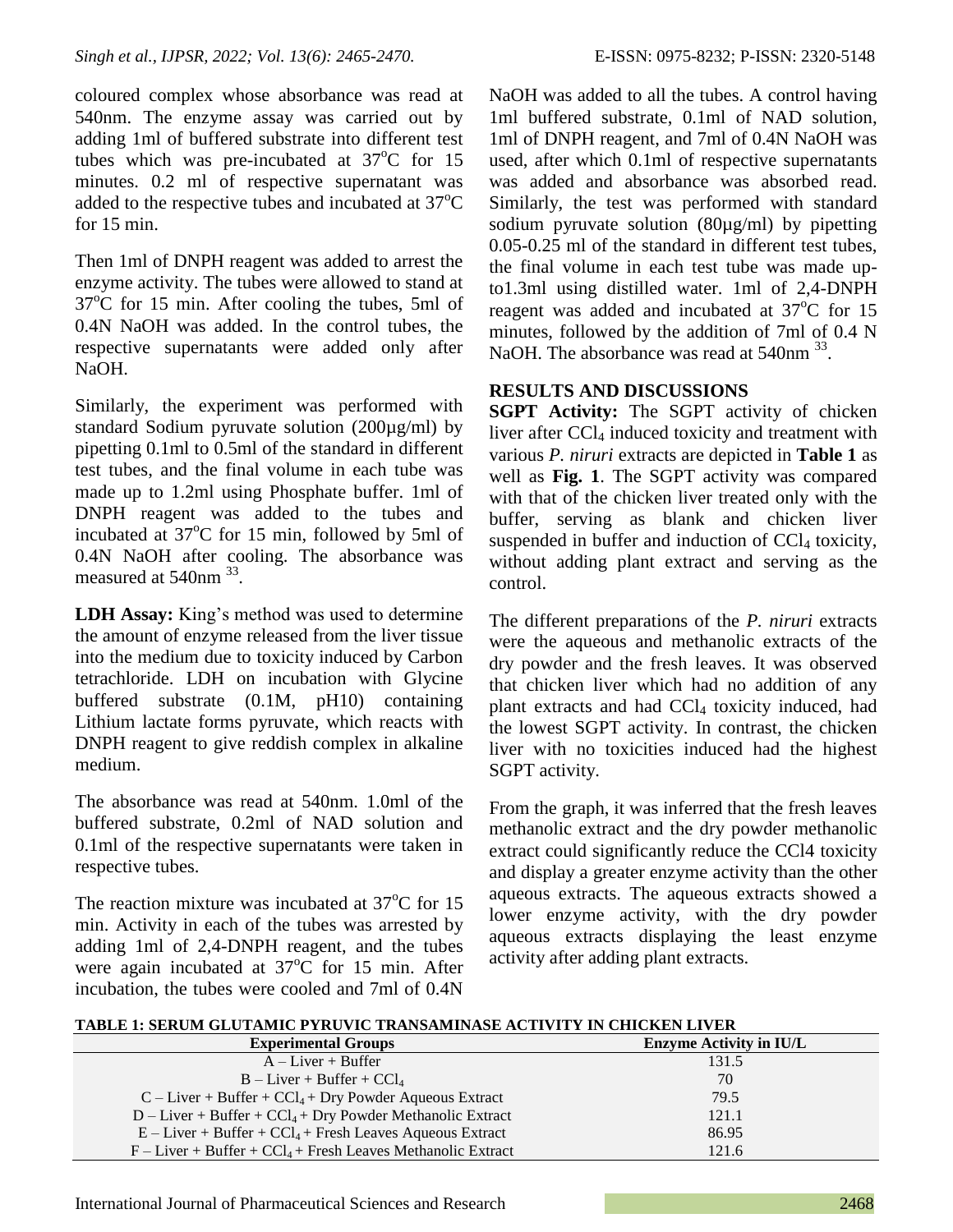

**FIG. 1: GRAPHICAL REPRESENTATION OF SGPT ACTIVITY OF CHICKEN LIVER AFTER CCL<sup>4</sup> INDUCED TOXICITY AND TREATMENT WITH VARIOUS** *P. NIRURI* **EXTRACTS**

**Lactate Dehydrogenase Assay:** The LDH activity of chicken liver after  $CCl<sub>4</sub>$  induced toxicity and treatment with various *P. niruri* extracts are depicted in **Table 2** and **Fig. 2**.

The LDH activity was compared with that of the chicken liver treated only with the buffer, serving as blank and chicken liver suspended in buffer and induction of  $CCI<sub>4</sub>$  toxicity, without adding plant extract, and serving as the control. The different preparations of the *P. niruri* extracts were the aqueous and methanolic extracts of the dry powder and the fresh leaves.

| TABLE 2: LACTATE DEHYDROGENASE ACTIVITY IN CHICKEN LIVER |
|----------------------------------------------------------|
|----------------------------------------------------------|

| <b>Samples</b>                                                            | <b>Enzyme Activity (IU/L)</b> |
|---------------------------------------------------------------------------|-------------------------------|
| $A-Liver + Buffer$                                                        | 328.265                       |
| $B - Liver + Buffer + CCl4$                                               | 242.42                        |
| $C$ – Liver + Buffer + $CCl_4$ + Dry Powder Aqueous Extract               | 303.01                        |
| $D$ – Liver + Buffer + CCl <sub>4</sub> + Dry Powder Methanolic Extract   | 313.13                        |
| $E$ – Liver + Buffer + CCl <sub>4</sub> + Fresh Leaves Aqueous Extract    | 308.075                       |
| $F$ – Liver + Buffer + CCl <sub>4</sub> + Fresh Leaves Methanolic Extract | 323.23                        |

It was observed that chicken liver which had no addition of any plant extracts and had  $CCl<sub>4</sub>$  toxicity induced, had the lowest LDH activity. In contrast, the chicken liver with no toxicities induced had the highest LDH activity.

From the graph, it was inferred that the fresh leaves methanol extract and the dry powder methanol extract could significantly reduce the  $CCl<sub>4</sub>$  toxicity and display a greater enzyme activity than the other aqueous extracts. The aqueous extracts showed a lower enzyme activity, with the dry powder aqueous extracts displaying the least enzyme activity after adding plant extracts.



**ACTIVITY OF CHICKEN LIVER AFTER CCL<sup>4</sup> INDUCED TOXICITY AND TREATMENT WITH VARIOUS** *P. NIRURI* **EXTRACTS**

#### **CONCLUSION:** Nil

#### **ACKNOWLEDGEMENT:** Nil

#### **CONFLICTS OF INTEREST:** Nil

#### **REFERENCES:**

- 1. Narendra K, Swathi J, Sowjanya KM and Krishna Satya A: *Phyllanthus niruri* a review on its ethno botanical, phytochemical and pharmacological profile. Journal of Pharmacy Research 2012; 5(9): 4681-91.
- 2. Unander DW, Webster GL and Blumberg BS: Usage and bioassays in *Phyllanthus* (Euphorbiaceae). IV. Clustering of antiviral uses and other effects. Journal of Ethnopharmacology 1995; 45(1): 1-18.
- 3. Lee NYS, Khoo WKS and Adnan MA: The Pharmacological Potential of *P. niruri* 68(8): 953-69.
- 4. Paithankar VV, Raut KS, Charde RM and Vyas JV: *Phyllanthus niruri* a magic herb. Research in Pharmacy 2011; 1(4): 1-9.
- 5. Halberstein RA and Saunders AB: Traditional Medicinal Practices and Medicinal plant usage on a Bahamian Island. Cul Mad Psychiat 1978; 2: 177-203.
- 6. Singh YN: Traditional medicine in Fiji. Some herbal folk cures used by Fiji Indians. J Ethnopharmacol 1986; 15(1): 57 -88.
- 7. Chauhan JS, Sultan M and Srivastava SK: Two new Glycoflavones from the roots of *Phyllanthus niruri*. Planta Med 1977; 32: 217- 22.
- 8. Jain SR and Sharma SN: Hypoglycaemic drugs of Indian Indigenous Origin. Planta Med 1967; 15(4): 439-442.
- 9. Sircar NN: Pharmacotherapeutics of dasemani drugs. Ancient Sci Life 1984; 3(3): 132-35.
- 10. Holdsworth D and Wamoi B: Medicinal plants of the Admiralty Islands, Papau New Guinea. Part 1. Int J Crude Drug Res 1982; 20(4): 169-181.